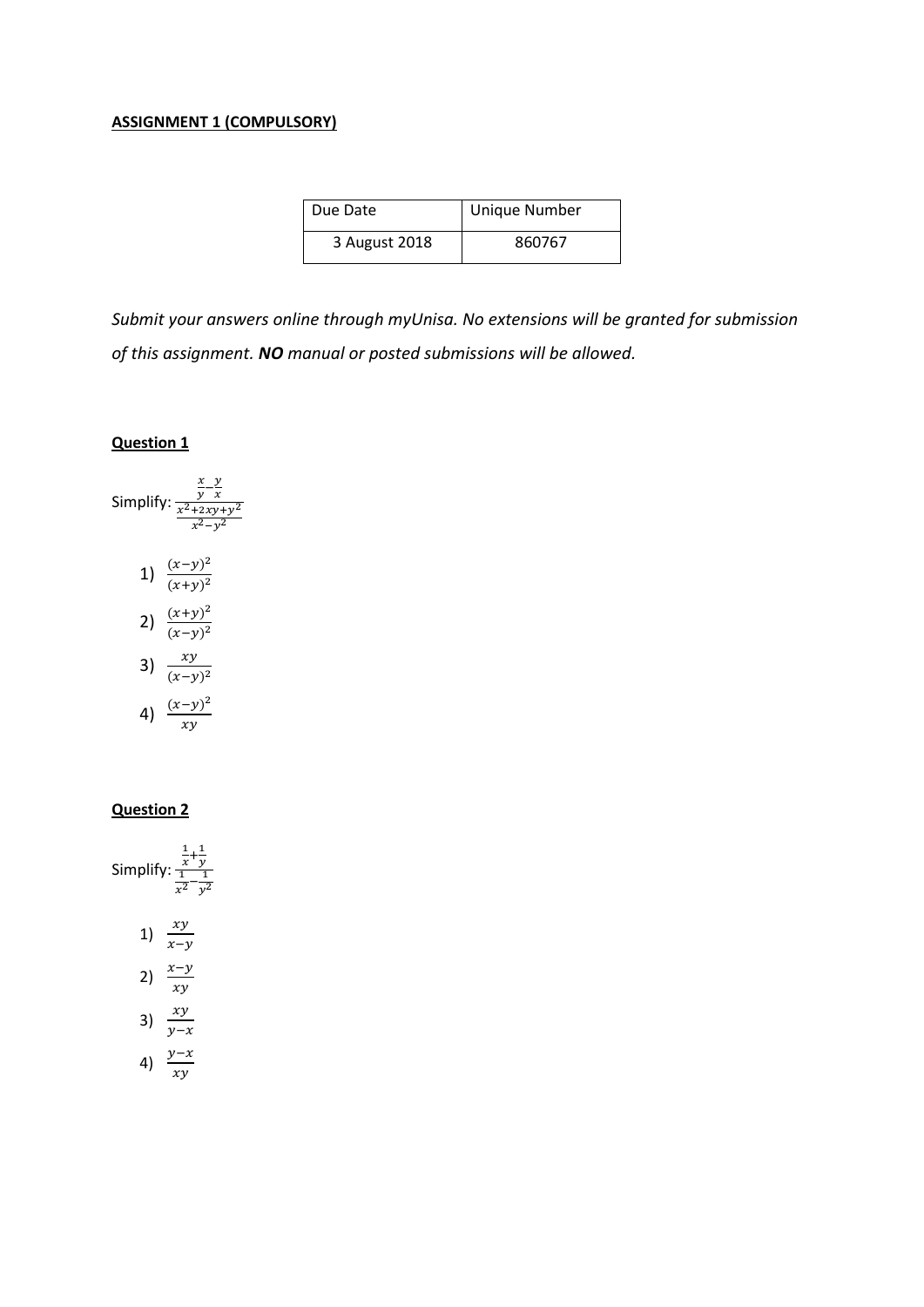Simplify:  $(2^2)^3 - (3^2)^2$ 

- 1) 0
- 2) 47
- $3) -17$
- 4)  $-49$

# **Question 4**

Simplify:  $(x^2y^3)^3(x^5y)^{-2}$ 

1) 
$$
x^8 y^4
$$
  
\n2)  $\frac{y^7}{x^4}$   
\n3)  $x^{14} y^{11}$   
\n4)  $\frac{x^8}{y^2}$ 

# **Question 5**

Solve:  $\sqrt{k^2 - 4} = k - 4$ 1)  $k=\frac{3}{3}$ 2 2)  $k = 2$ 3)  $k = \frac{5}{3}$ 2 4)  $k = 1$ 

# **Question 6**

Solve: 
$$
\frac{k}{2k+1} = \frac{3}{8}
$$
  
\n1)  $k = \frac{3}{2}$   
\n2)  $k = -1$   
\n3)  $k = \frac{-8}{13}$   
\n4)  $k = 1$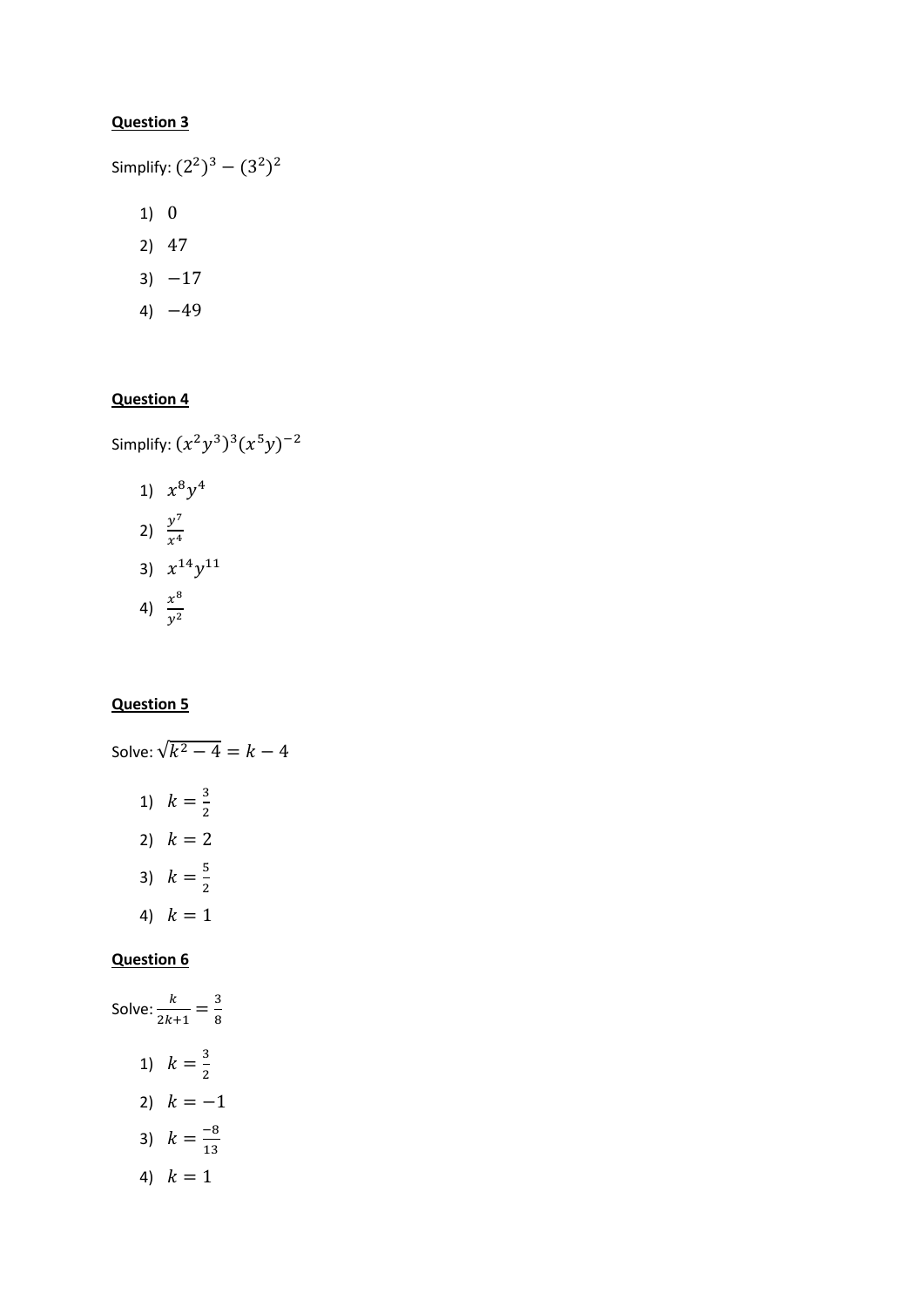A stock brokerage firm has received nine enquiries regarding new accounts. In how many ways can these inquiries be directed to any three of the firm's account executives, if each account executive is to handle three inquiries?

- 1) 1 680 ways
- 2) 60 480 ways
- 3) 243 ways
- 4) 13 440 ways

#### **Question 8**

How many poker hands of 5 cards can be dealt from a standard deck of 52 cards?

- 1) 311 875 200 ways
- 2) 2 598 960 ways
- 3) 260 ways
- 4) 120 ways

*Questions 9 and 10 are based on the following information:*

*An investor has decided to purchase shares in the stock of three companies: one engaged in aerospace activities, one involved in energy development, and one involved in electronics. After some research, the account executive of a brokerage firm recommended that the investor considers stock from five aerospace companies, three energy companies, and four electronics companies.* 

## **Question 9**

In how many ways can the investor select the group of three companies from the executives list?

- 1) 24 ways
- 2) 120 ways
- 3) 12 ways
- 4) 60 ways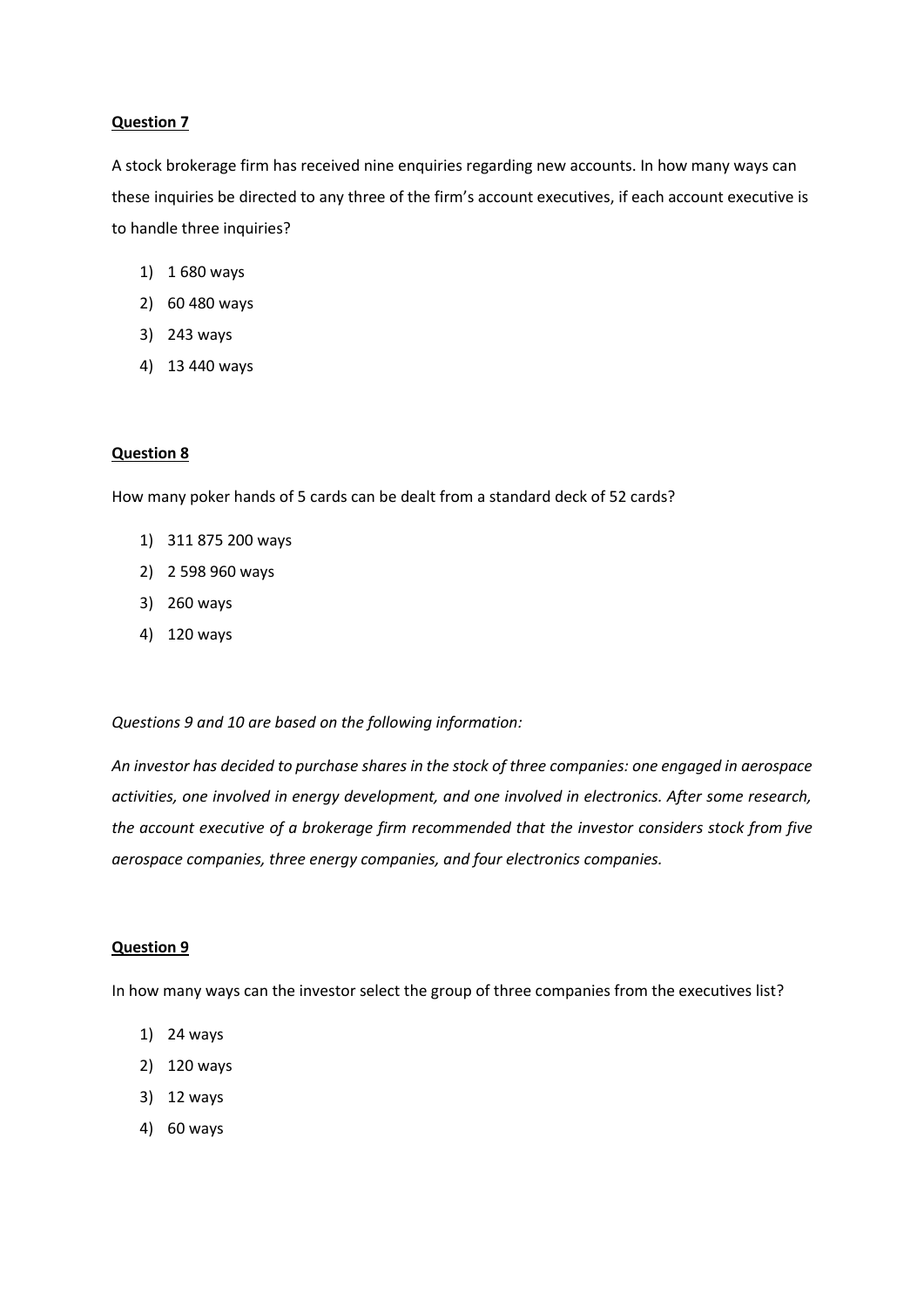Suppose that the investor has decided to purchase in the stock of two aerospace companies, two energy development companies, and two electronics companies. In how many ways can the investor select the group of six companies for the investment from the recommended list of five aerospace companies, three energy development companies, and four electronics companies?

- 1) 120 ways
- 2) 60 ways
- 3) 180 ways
- 4) 480 ways

### **Question 11**

A mixture contains 2 parts of substance A for every 5 parts of substance B. If the total weight of the mixture is 50kg, determine how much of substance B is in the mixture (correct to two decimal places).

- 1) 14.29kg
- 2) 10.00 kg
- 3) 35.71kg
- 4) 40.00kg

*Questions 12 and 13 are based on the following information:*

*Luke's biology notebook is 30cm long and 20cm wide. The dimensions of his desk are in the same proportion as the dimensions of his notebook.*

### **Question 12**

If the desk is 90cm wide, calculate the area of the top of the desk.

- 1) 12 150  $cm<sup>2</sup>$
- 2)  $1800 \text{ cm}^2$
- 3) 12 960 cm<sup>2</sup>
- 4) 2700 cm<sup>2</sup>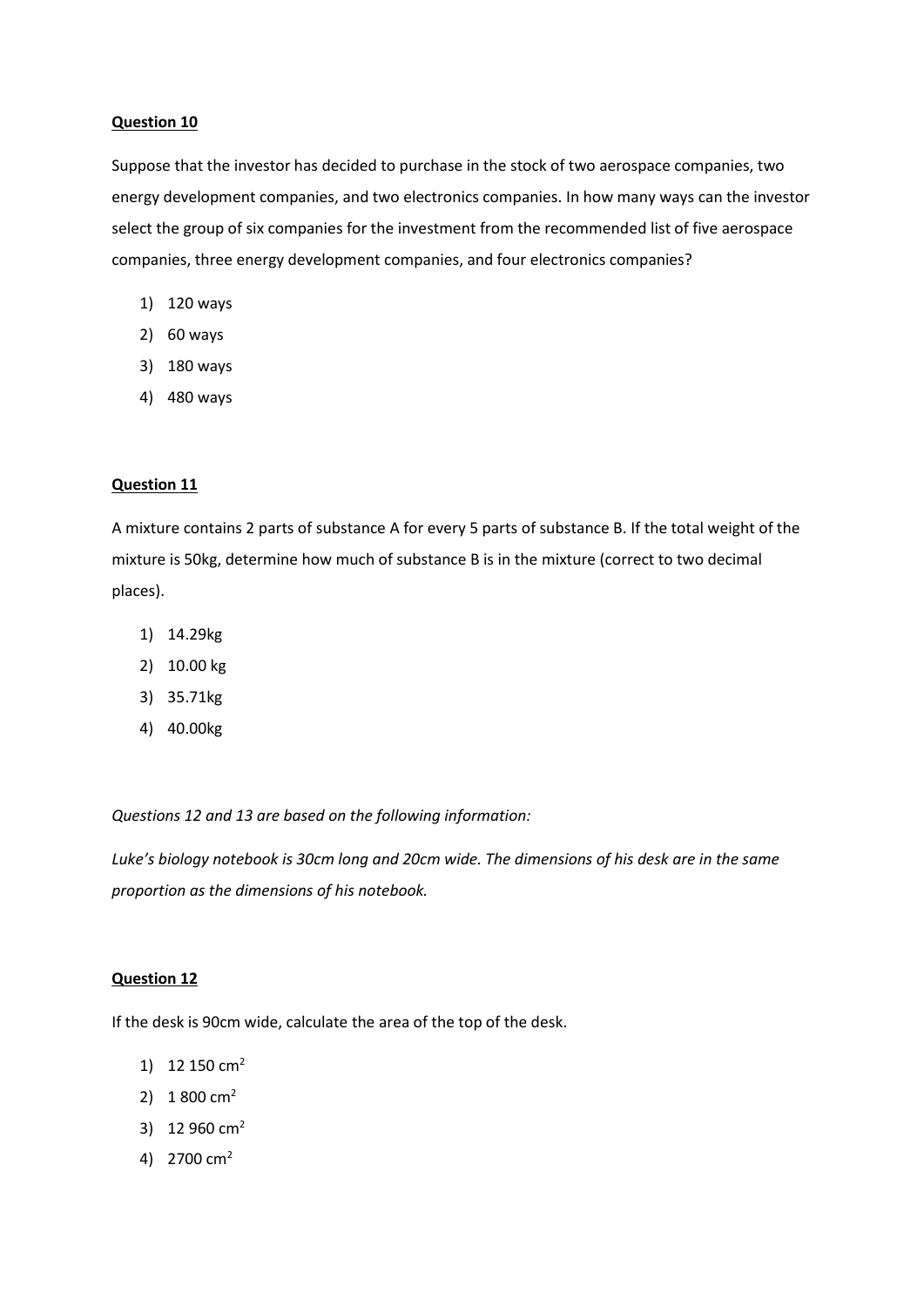Luke covers the corner of his desk with a square cupboard,  $150~\mathrm{mm}$ as illustrated in the diagram. Calculate the perimeter of the 150 mm visible part of the top of his desk.

- 1) 450 cm
- 2) 420 cm
- 3) 225 cm
- 4) 255 cm

### **Question 14**

Find the surface area of the following rectangular prism (closed box):

- 1)  $100 \text{ cm}^2$
- 2)  $240 \text{ cm}^2$
- 3) 160 cm<sup>2</sup>
- 4) 50 cm<sup>2</sup>



## **Question 15**

A path of width 90cm is constructed around the outside of a 24m by 18m rectangular area of grass. Calculate the area of the path, in  $m^2$ , rounded to two decimal places.

- 1)  $57.51 \text{ m}^2$
- 2)  $75.84 \text{ m}^2$
- 3)  $82.08 \text{ m}^2$
- 4) 78.84 m<sup>2</sup>

## **Question 16**

Find the volume of the triangular prism:

- 1)  $1,200 \text{ cm}^3$
- 2) 600 cm<sup>3</sup>
- 3) 1 600 cm<sup>3</sup>
- 4) 800 cm<sup>3</sup>

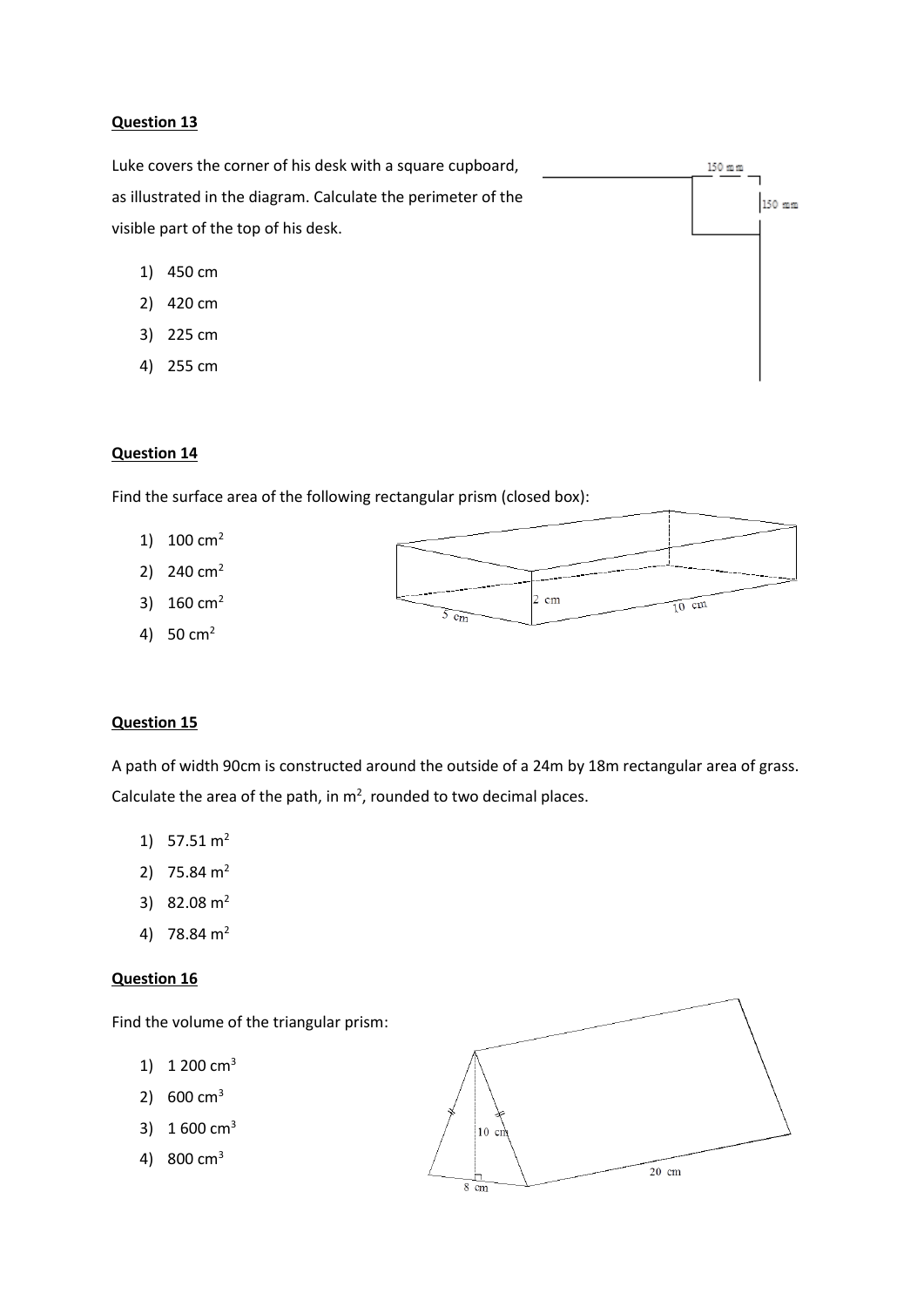Find the area of the sides of the following triangular pyramid (correct to one decimal place):

- 1) 90.0  $cm<sup>2</sup>$
- 2) 180.0 cm<sup>2</sup>
- 3) 105.6 cm<sup>2</sup>
- 4)  $211.2 \text{ cm}^2$



#### **Question 18**

A tank has a square base, with sides the length of each 1m. The height of the tank is 1.2m. The tank is filled with fabric softener to a mark of 20cm from the top. If there is no wastage, calculate the maximum number of 750ml bottles that can be filled with fabric softener from the tank.

- 1) 1600
- 2) 750
- 3) 1333
- 4) 133

*Questions 19 to 21 are based on the following information:*

*Nthabiseng wants to buy an iPad that costs £120. The exchange rate is currently £1 = R14. She estimates that the exchange rate will drop to £1 = R9 in a month.*

#### **Question 19**

How much will the iPad cost (in rand) if she buys it now?

- 1) R1680
- 2) R600
- 3) R720
- 4) R1080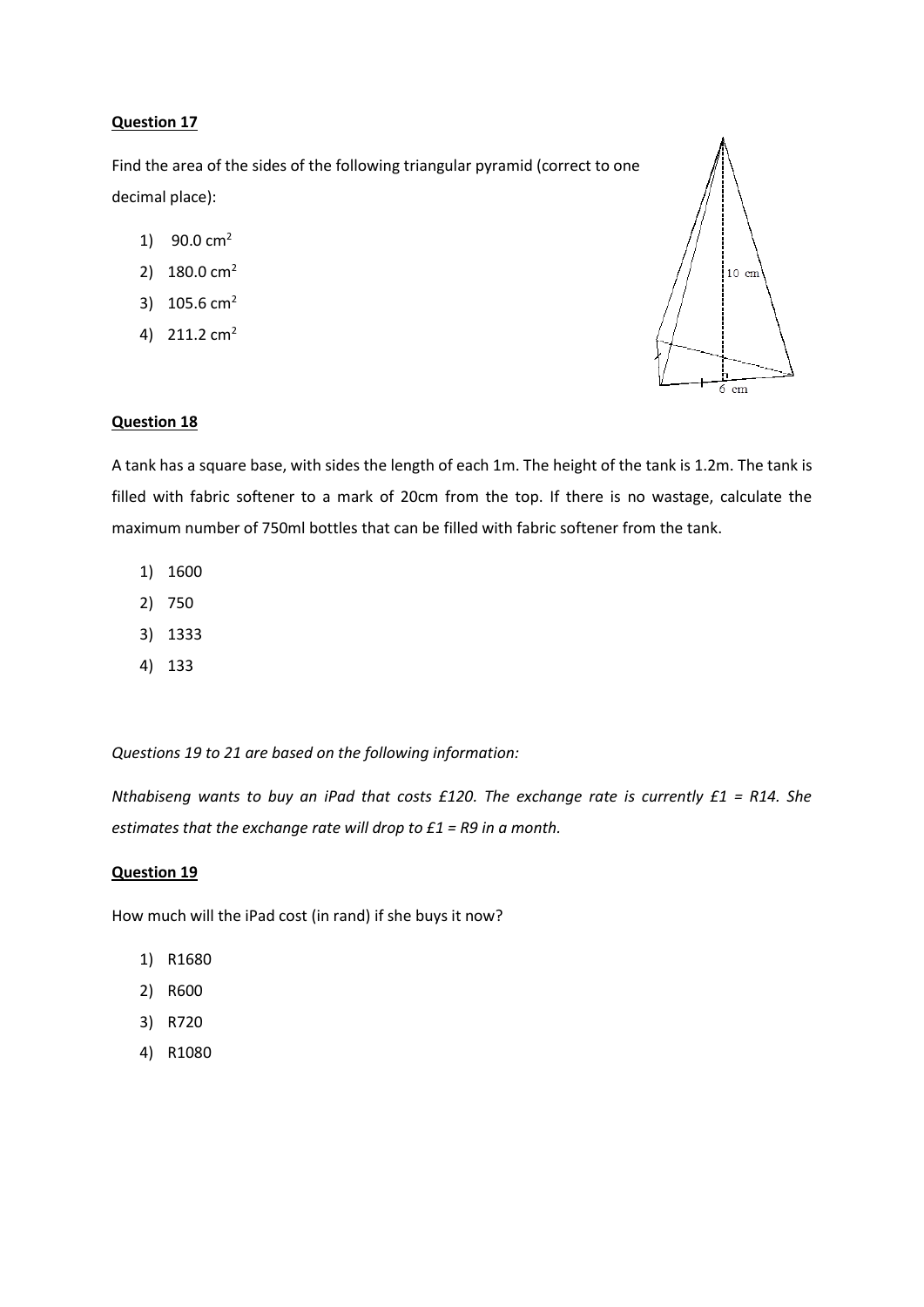How much will she save if the exchange rate drops to R9?

- 1) R1680
- 2) R600
- 3) R720
- 4) R1080

#### **Questions 21**

How much will she lose if the exchange rate increases to R19?

- 1) R600
- 2) R720
- 3) R1680
- 4) R2280

### **Question 22**

The population of Umtata in 2003 was 4 146 580 and for Queenstown it was 12 238 300. What is the index of population for Umtata compared to Queenstown?

- 1) 86.2
- 2) 33.9
- 3) 294.9
- 4) 116.0

#### **Question 23**

According to statistics, in 1995, the average salary of workers with at least 15 years' experience in Umtata and Queenstown was R20 828 per month. In 2001, it was R24 165 per month. What is the index of monthly earnings of workers with at least 15 years' experience in Umtata and Queenstown?

- 1) 294.9
- 2) 116.0
- 3) 33.9
- 4) 86.2